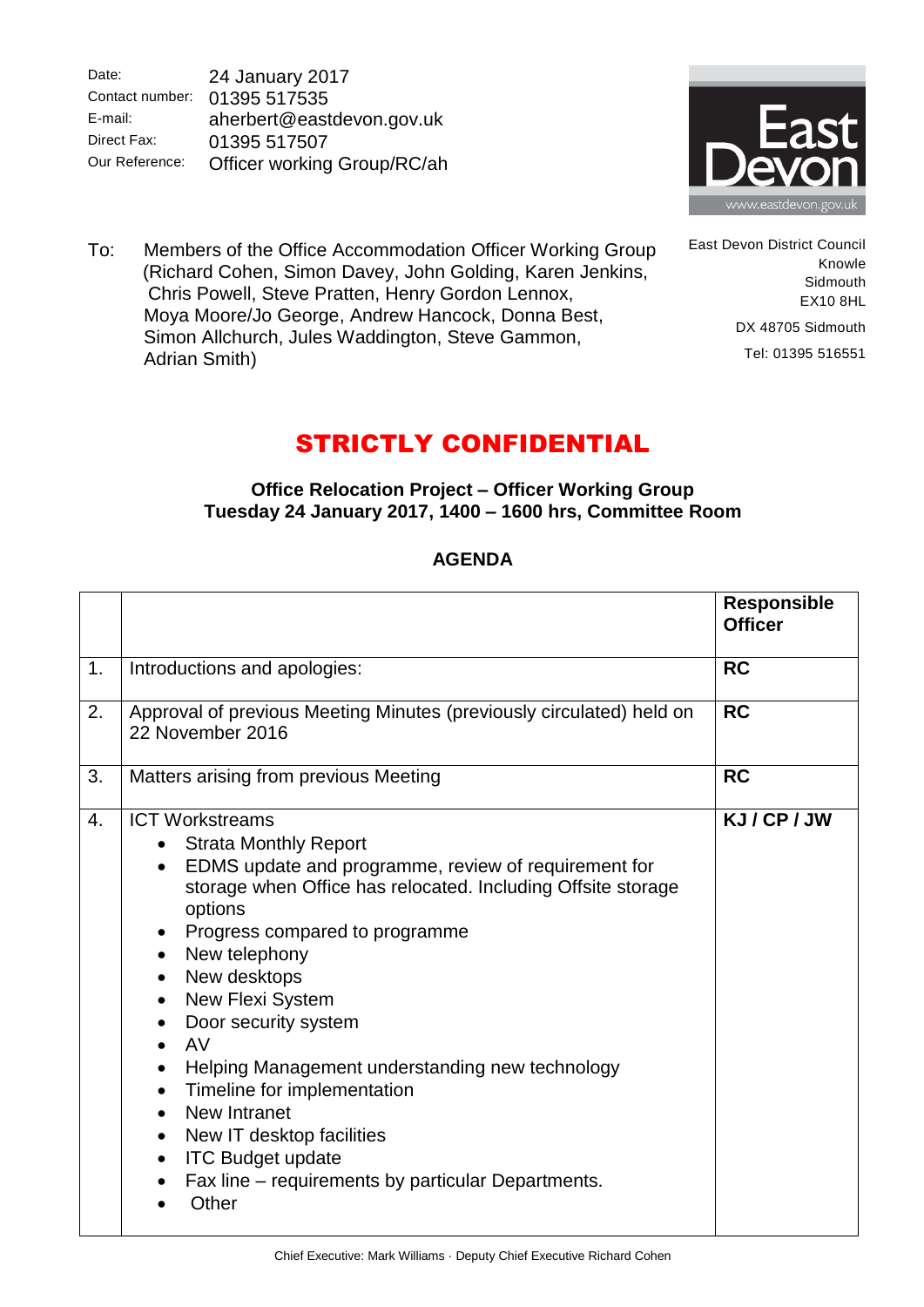| 5.  | <b>Office Relocation Project particulars:</b><br>Project update,<br>$\bullet$<br>Project cost to date<br>$\bullet$<br><b>General Project Issues</b><br>$\bullet$<br>Exmouth Refurbishment Project update.<br>$\bullet$<br>Contract<br>$\circ$<br>Programme<br>O<br>Site progress<br>$\circ$<br><b>Issues</b><br>$\circ$<br>New Offices at Heathpark<br>Update<br>$\circ$<br>Opportunities following refusal of PegasusLife's<br>$\circ$<br><b>Planning Application</b><br><b>Project Risk Review</b> | RC/SP        |
|-----|------------------------------------------------------------------------------------------------------------------------------------------------------------------------------------------------------------------------------------------------------------------------------------------------------------------------------------------------------------------------------------------------------------------------------------------------------------------------------------------------------|--------------|
| 6.  | <b>Exmouth Town Hall</b><br>Update re occupiers who will remain within the building during<br>the course of the refurbishment works;<br>EDDC,<br><b>CCTV</b><br>Car parking<br><b>CAB</b>                                                                                                                                                                                                                                                                                                            | RC/SP/JW     |
| 7.  | Internal Facilities Manager update<br>• Furniture, Fixtures and Equipment (FF&E) update<br>o Procurement route<br>$\circ$ Outline specification<br>• Update re disposal of existing FF&E within Exmouth Town Hall<br>• Desk utilisation study                                                                                                                                                                                                                                                        | <b>JW</b>    |
| 8.  | PegasusLife Update<br>Planning Submission determination and subsequent<br>associated issues.                                                                                                                                                                                                                                                                                                                                                                                                         | RC/SP        |
| 9.  | Knowle Parkland transfer to Sidmouth Town Council update.                                                                                                                                                                                                                                                                                                                                                                                                                                            | <b>RC</b>    |
| 10. | <b>Finance Workstream matters</b>                                                                                                                                                                                                                                                                                                                                                                                                                                                                    | <b>SD</b>    |
| 11. | Legal Workstream                                                                                                                                                                                                                                                                                                                                                                                                                                                                                     | <b>HGL</b>   |
| 12. | HR / Internal & external communications worksteam                                                                                                                                                                                                                                                                                                                                                                                                                                                    | <b>KJ</b>    |
| 13. | Progress update re integration of Knowle and Manstone Depots<br>relocation.                                                                                                                                                                                                                                                                                                                                                                                                                          | AH / SA / JW |
| 14. | Any other business                                                                                                                                                                                                                                                                                                                                                                                                                                                                                   |              |
| 15. | Dates of next Meetings:                                                                                                                                                                                                                                                                                                                                                                                                                                                                              |              |
|     | 21 February 2017 – Committee Room – 1400 / 1600hrs<br>$\bullet$<br>21 March 2017 - Committee Room - 1400 / 1600hrs<br>25 April 2017 - Council Chamber - 1400 / 1600hrs<br>٠                                                                                                                                                                                                                                                                                                                          |              |

 $\overline{\phantom{a}}$